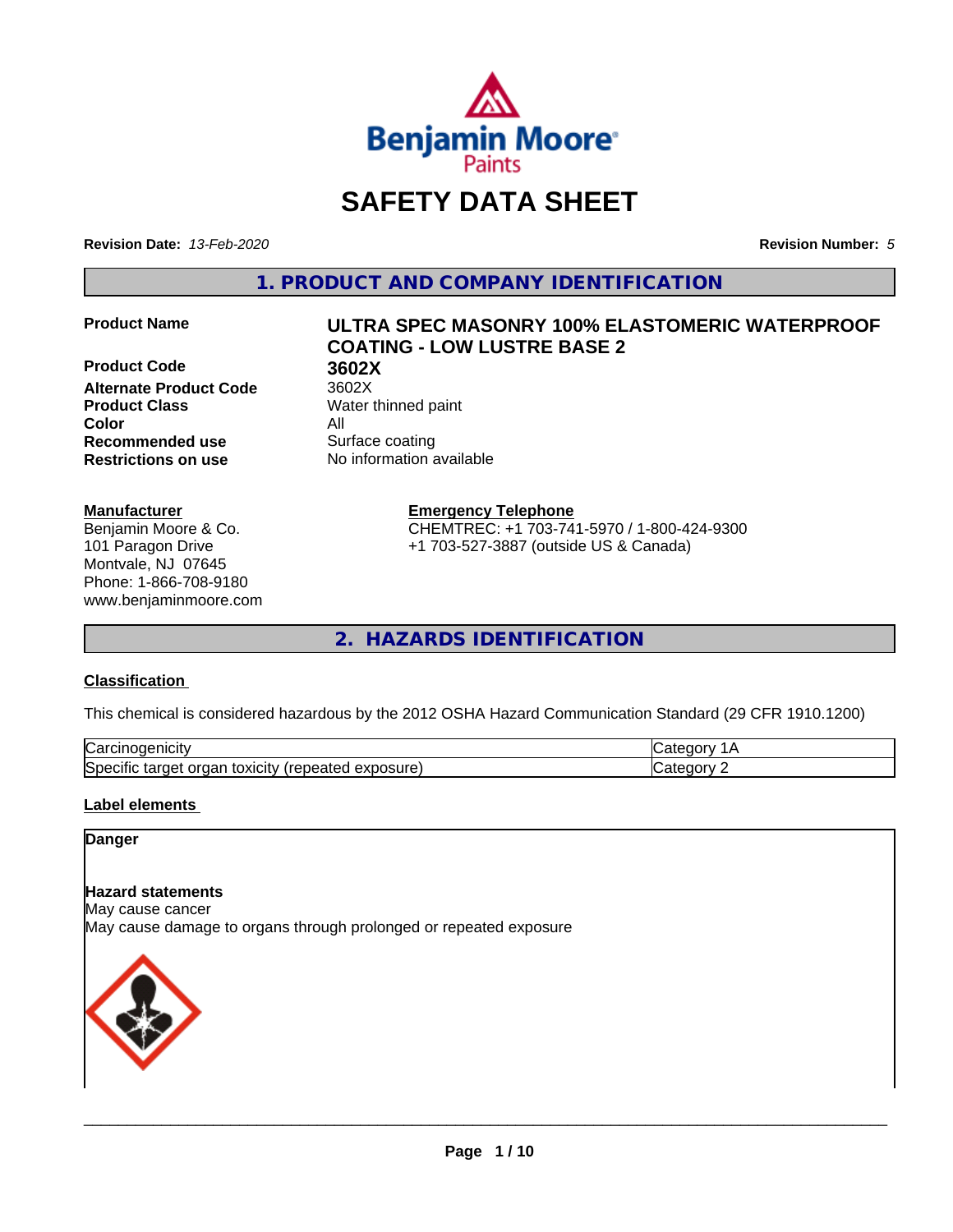### **Appearance** liquid **Odor 11** and **Odor 11** and **Odor 11** and **Odor 11** and **Odor 11** and **Odor 11** and **Odor** 11 and **Odor** 11 and **Odor** 11 and **Odor** 11 and **Odor** 11 and **Odor** 11 and **Odor** 11 and **Odor** 11 and **Odor**

### **Precautionary Statements - Prevention**

Obtain special instructions before use Do not handle until all safety precautions have been read and understood Use personal protective equipment as required Do not breathe dust/fume/gas/mist/vapors/spray

### **Precautionary Statements - Response**

IF exposed or concerned: Get medical advice/attention

### **Precautionary Statements - Storage**

Store locked up

### **Precautionary Statements - Disposal** Dispose of contents/container to an approved waste disposal plant

### **Hazards not otherwise classified (HNOC)**

Not applicable

### **Other information**

No information available

 **WARNING:** This product contains isothiazolinone compounds at levels of <0.1%. These substances are biocides commonly found in most paints and a variety of personal care products as a preservative. Certain individuals may be sensitive or allergic to these substances, even at low levels.

 $\_$  ,  $\_$  ,  $\_$  ,  $\_$  ,  $\_$  ,  $\_$  ,  $\_$  ,  $\_$  ,  $\_$  ,  $\_$  ,  $\_$  ,  $\_$  ,  $\_$  ,  $\_$  ,  $\_$  ,  $\_$  ,  $\_$  ,  $\_$  ,  $\_$  ,  $\_$  ,  $\_$  ,  $\_$  ,  $\_$  ,  $\_$  ,  $\_$  ,  $\_$  ,  $\_$  ,  $\_$  ,  $\_$  ,  $\_$  ,  $\_$  ,  $\_$  ,  $\_$  ,  $\_$  ,  $\_$  ,  $\_$  ,  $\_$  ,

### **3. COMPOSITION INFORMATION ON COMPONENTS**

| <b>Chemical name</b> | CAS No.        | Weight-%    |
|----------------------|----------------|-------------|
| Limestone            | 1317-65-3      | $15 - 20$   |
| Titanium dioxide     | 13463-67-7     | $10 - 15$   |
| Ethylene glycol      | $107 - 21 - 1$ | - 5         |
| Zinc oxide           | 1314-13-2      | - 5         |
| Silica, mica         | 12001-26-2     | - 5         |
| Silica, crystalline  | 14808-60-7     | $0.1 - 0.5$ |
| Diphenyl ketone      | 119-61-9       | $0.1 - 0.5$ |

# **4. FIRST AID MEASURES**

| <b>General Advice</b> | For further assistance, contact your local Poison Control Center.                                        |
|-----------------------|----------------------------------------------------------------------------------------------------------|
| <b>Eye Contact</b>    | Rinse thoroughly with plenty of water for at least 15 minutes and consult a<br>physician.                |
| <b>Skin Contact</b>   | Wash off immediately with soap and plenty of water while removing all<br>contaminated clothes and shoes. |
| <b>Inhalation</b>     | Move to fresh air. If symptoms persist, call a physician.                                                |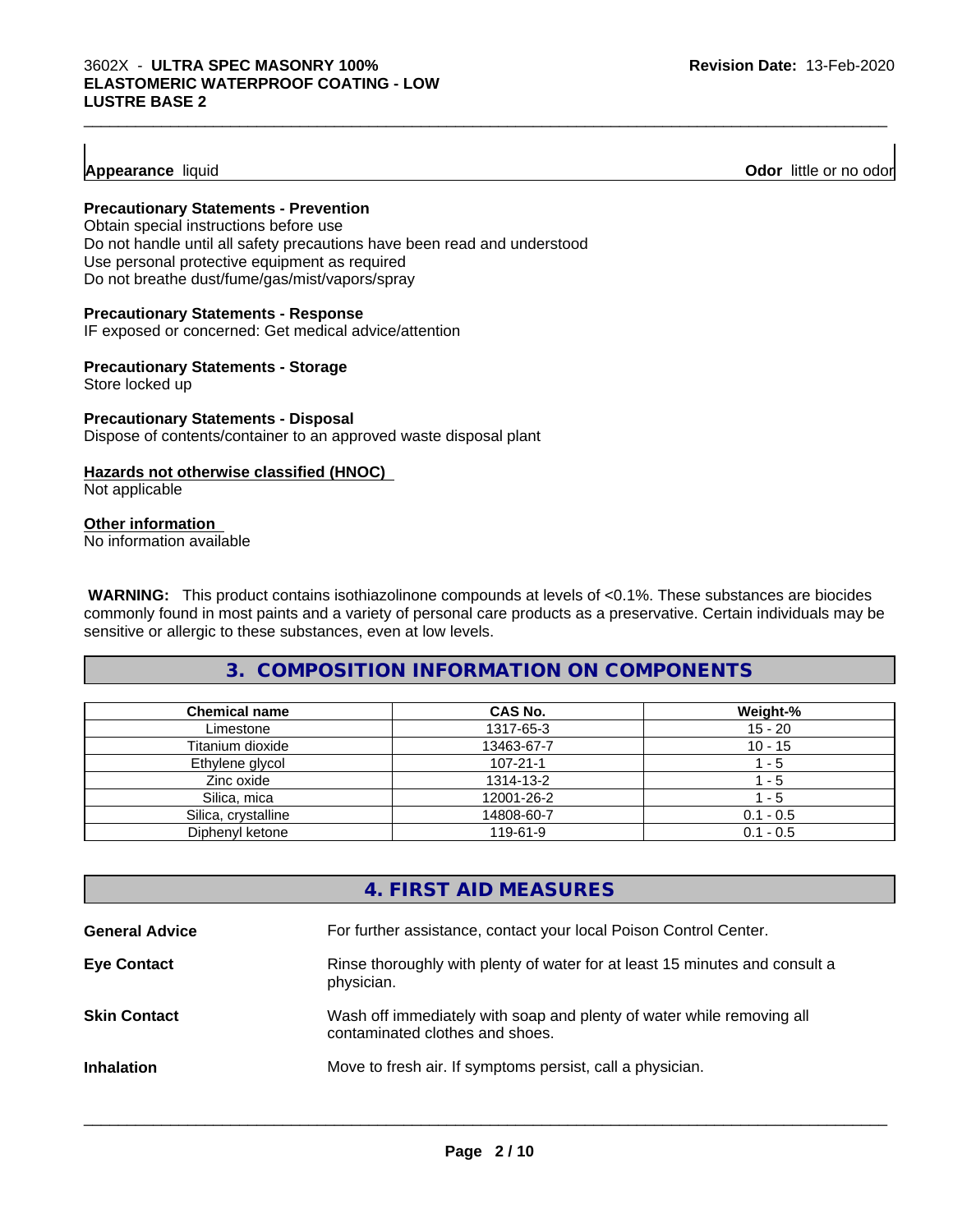| Ingestion                                             |                                                               | Clean mouth with water and afterwards drink plenty of water. Call a POISON<br>CENTER or doctor/physician if exposed or you feel unwell. If large quantities of<br>this material are swallowed, call a physician immediately. |                                                    |                                                                                                            |  |
|-------------------------------------------------------|---------------------------------------------------------------|------------------------------------------------------------------------------------------------------------------------------------------------------------------------------------------------------------------------------|----------------------------------------------------|------------------------------------------------------------------------------------------------------------|--|
| <b>Most Important</b>                                 | <b>Symptoms/Effects</b>                                       | None known.                                                                                                                                                                                                                  |                                                    |                                                                                                            |  |
|                                                       | <b>Notes To Physician</b>                                     | Treat symptomatically.                                                                                                                                                                                                       |                                                    |                                                                                                            |  |
|                                                       |                                                               | 5. FIRE-FIGHTING MEASURES                                                                                                                                                                                                    |                                                    |                                                                                                            |  |
|                                                       | <b>Suitable Extinguishing Media</b>                           |                                                                                                                                                                                                                              |                                                    | Use extinguishing measures that are appropriate to local<br>circumstances and the surrounding environment. |  |
| Protective equipment and precautions for firefighters |                                                               | As in any fire, wear self-contained breathing apparatus<br>pressure-demand, MSHA/NIOSH (approved or equivalent)<br>and full protective gear.                                                                                 |                                                    |                                                                                                            |  |
| <b>Specific Hazards Arising From The Chemical</b>     |                                                               | Closed containers may rupture if exposed to fire or<br>extreme heat.                                                                                                                                                         |                                                    |                                                                                                            |  |
|                                                       | <b>Sensitivity to mechanical impact</b>                       |                                                                                                                                                                                                                              | No                                                 |                                                                                                            |  |
|                                                       | Sensitivity to static discharge                               |                                                                                                                                                                                                                              | No                                                 |                                                                                                            |  |
| <b>Flash Point Data</b><br><b>Method</b>              | Flash point (°F)<br>Flash Point (°C)                          |                                                                                                                                                                                                                              | Not applicable<br>Not applicable<br>Not applicable |                                                                                                            |  |
|                                                       | <b>Flammability Limits In Air</b>                             |                                                                                                                                                                                                                              |                                                    |                                                                                                            |  |
|                                                       | Lower flammability limit:<br><b>Upper flammability limit:</b> |                                                                                                                                                                                                                              | Not applicable<br>Not applicable                   |                                                                                                            |  |
| <b>NFPA</b>                                           | Health: 1                                                     | Flammability: 0                                                                                                                                                                                                              | Instability: 0                                     | Special: Not Applicable                                                                                    |  |
| <b>NFPA Legend</b><br>0 - Not Hazardous               |                                                               |                                                                                                                                                                                                                              |                                                    |                                                                                                            |  |

 $\_$  ,  $\_$  ,  $\_$  ,  $\_$  ,  $\_$  ,  $\_$  ,  $\_$  ,  $\_$  ,  $\_$  ,  $\_$  ,  $\_$  ,  $\_$  ,  $\_$  ,  $\_$  ,  $\_$  ,  $\_$  ,  $\_$  ,  $\_$  ,  $\_$  ,  $\_$  ,  $\_$  ,  $\_$  ,  $\_$  ,  $\_$  ,  $\_$  ,  $\_$  ,  $\_$  ,  $\_$  ,  $\_$  ,  $\_$  ,  $\_$  ,  $\_$  ,  $\_$  ,  $\_$  ,  $\_$  ,  $\_$  ,  $\_$  ,

- 1 Slightly
- 2 Moderate
- 3 High
- 4 Severe

*The ratings assigned are only suggested ratings, the contractor/employer has ultimate responsibilities for NFPA ratings where this system is used.*

*Additional information regarding the NFPA rating system is available from the National Fire Protection Agency (NFPA) at www.nfpa.org.*

# **6. ACCIDENTAL RELEASE MEASURES**

**Personal Precautions** Avoid contact with skin, eyes and clothing. Ensure adequate ventilation.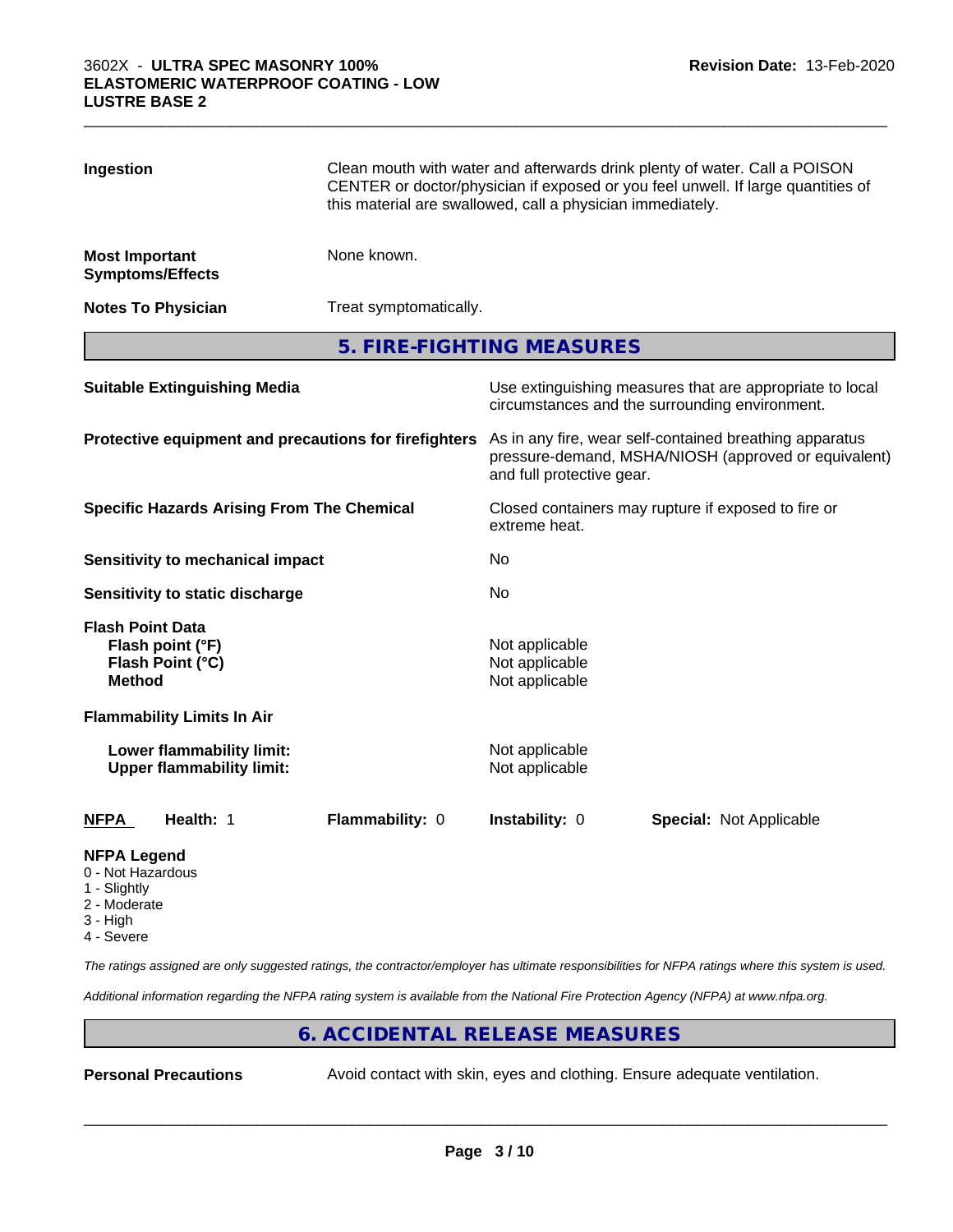| <b>Other Information</b>         | Prevent further leakage or spillage if safe to do so.                                                                                                                            |
|----------------------------------|----------------------------------------------------------------------------------------------------------------------------------------------------------------------------------|
| <b>Environmental precautions</b> | See Section 12 for additional Ecological Information.                                                                                                                            |
| <b>Methods for Cleaning Up</b>   | Soak up with inert absorbent material. Sweep up and shovel into suitable<br>containers for disposal.                                                                             |
|                                  | 7. HANDLING AND STORAGE                                                                                                                                                          |
| Handling                         | Avoid contact with skin, eyes and clothing. Avoid breathing vapors, spray mists or<br>sanding dust. In case of insufficient ventilation, wear suitable respiratory<br>equipment. |
| <b>Storage</b>                   | Keep container tightly closed. Keep out of the reach of children.                                                                                                                |
| <b>Incompatible Materials</b>    | No information available                                                                                                                                                         |

 $\_$  ,  $\_$  ,  $\_$  ,  $\_$  ,  $\_$  ,  $\_$  ,  $\_$  ,  $\_$  ,  $\_$  ,  $\_$  ,  $\_$  ,  $\_$  ,  $\_$  ,  $\_$  ,  $\_$  ,  $\_$  ,  $\_$  ,  $\_$  ,  $\_$  ,  $\_$  ,  $\_$  ,  $\_$  ,  $\_$  ,  $\_$  ,  $\_$  ,  $\_$  ,  $\_$  ,  $\_$  ,  $\_$  ,  $\_$  ,  $\_$  ,  $\_$  ,  $\_$  ,  $\_$  ,  $\_$  ,  $\_$  ,  $\_$  ,

# **8. EXPOSURE CONTROLS/PERSONAL PROTECTION**

### **Exposure Limits**

| <b>Chemical name</b> | <b>ACGIH TLV</b>                                  | <b>OSHA PEL</b>                                   |
|----------------------|---------------------------------------------------|---------------------------------------------------|
| Limestone            | N/E                                               | 15 mg/m $3$ - TWA                                 |
|                      |                                                   | $5 \text{ mg/m}^3$ - TWA                          |
| Titanium dioxide     | TWA: $10 \text{ mg/m}^3$                          | 15 mg/m $3$ - TWA                                 |
| Ethylene glycol      | STEL: 50 ppm vapor fraction                       | N/E                                               |
|                      | STEL: 10 $mg/m3$ inhalable particulate            |                                                   |
|                      | matter, aerosol only                              |                                                   |
|                      | TWA: 25 ppm vapor fraction                        |                                                   |
| Zinc oxide           | STEL: 10 mg/m <sup>3</sup> respirable particulate | $5 \text{ mg/m}^3$ - TWA                          |
|                      | matter                                            | $15$ mg/m <sup>3</sup> - TWA                      |
|                      | TWA: $2 \text{ mg/m}^3$ respirable particulate    |                                                   |
|                      | matter                                            |                                                   |
| Silica, mica         | TWA: $3 \text{ mg/m}^3$ respirable particulate    | 20 mppcf - TWA                                    |
|                      | matter                                            |                                                   |
| Silica, crystalline  | TWA: $0.025$ mg/m <sup>3</sup> respirable         | 50 µg/m <sup>3</sup> - TWA Respirable crystalline |
|                      | particulate matter                                | silica 50 $\mu$ g/m <sup>3</sup> - TWA            |
|                      |                                                   |                                                   |

### **Legend**

ACGIH - American Conference of Governmental Industrial Hygienists Exposure Limits OSHA - Occupational Safety & Health Administration Exposure Limits N/E - Not Established

| <b>Engineering Measures</b>                                                                                                   | Ensure adequate ventilation, especially in confined areas.                                                                                                                                                                                                            |
|-------------------------------------------------------------------------------------------------------------------------------|-----------------------------------------------------------------------------------------------------------------------------------------------------------------------------------------------------------------------------------------------------------------------|
| <b>Personal Protective Equipment</b><br><b>Eye/Face Protection</b><br><b>Skin Protection</b><br><b>Respiratory Protection</b> | Safety glasses with side-shields.<br>Protective gloves and impervious clothing.<br>In operations where exposure limits are exceeded, use a NIOSH approved<br>respirator that has been selected by a technically qualified person for the specific<br>work conditions. |
|                                                                                                                               |                                                                                                                                                                                                                                                                       |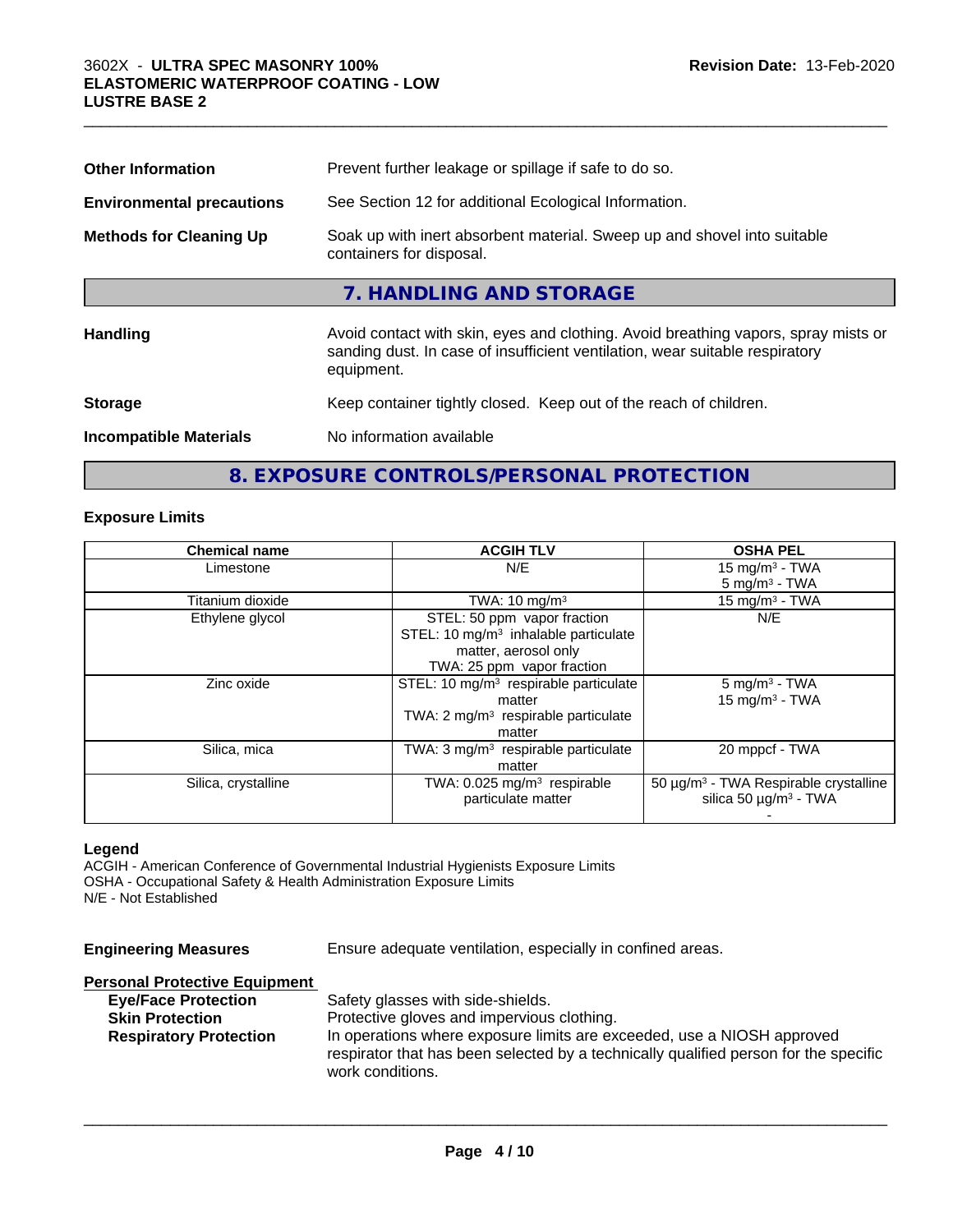**Hygiene Measures** Avoid contact with skin, eyes and clothing. Remove and wash contaminated clothing before re-use. Wash thoroughly after handling.

 $\_$  ,  $\_$  ,  $\_$  ,  $\_$  ,  $\_$  ,  $\_$  ,  $\_$  ,  $\_$  ,  $\_$  ,  $\_$  ,  $\_$  ,  $\_$  ,  $\_$  ,  $\_$  ,  $\_$  ,  $\_$  ,  $\_$  ,  $\_$  ,  $\_$  ,  $\_$  ,  $\_$  ,  $\_$  ,  $\_$  ,  $\_$  ,  $\_$  ,  $\_$  ,  $\_$  ,  $\_$  ,  $\_$  ,  $\_$  ,  $\_$  ,  $\_$  ,  $\_$  ,  $\_$  ,  $\_$  ,  $\_$  ,  $\_$  ,

### **9. PHYSICAL AND CHEMICAL PROPERTIES**

**Appearance** liquid **Odor** little or no odor **Odor Threshold No information available** No information available **Density (Ibs/gal)** 10.9 - 11.0 **Specific Gravity** 1.30 - 1.33 **pH** No information available **Viscosity (cps)** No information available **Solubility(ies)** No information available **Evaporation Rate No information available No information available Vapor pressure** No information available **Vapor density No information available No** information available **Wt. % Solids** 55 - 65 **Vol. % Solids** 40 - 50 **Wt. % Volatiles Vol. % Volatiles** 50 - 60 **VOC Regulatory Limit (g/L)** <100 **Boiling Point (°F)** 212 **Boiling Point (°C)** 100 **Freezing point (°F)** 32 **Freezing Point (°C)**<br> **Flash point (°F)**<br> **Flash point (°F)**<br> **Point (°F)**<br> **Point (°F)**<br> **Point (°F)**<br> **Point (°F)**<br> **Point (°F) Flash point (°F) Flash Point (°C)** Not applicable **Method** Not applicable **Flammability (solid, gas)** Not applicable<br> **Upper flammability limit:** Not applicable **Upper flammability limit: Lower flammability limit:** Not applicable **Autoignition Temperature (°F)** No information available **Autoignition Temperature (°C)** No information available **Decomposition Temperature (°F)** No information available **Decomposition Temperature (°C)** No information available **Partition coefficient** No information available

# **No information available**

# **10. STABILITY AND REACTIVITY**

| <b>Reactivity</b>                       | Not Applicable                           |
|-----------------------------------------|------------------------------------------|
| <b>Chemical Stability</b>               | Stable under normal conditions.          |
| <b>Conditions to avoid</b>              | Prevent from freezing.                   |
| <b>Incompatible Materials</b>           | No materials to be especially mentioned. |
| <b>Hazardous Decomposition Products</b> | None under normal use.                   |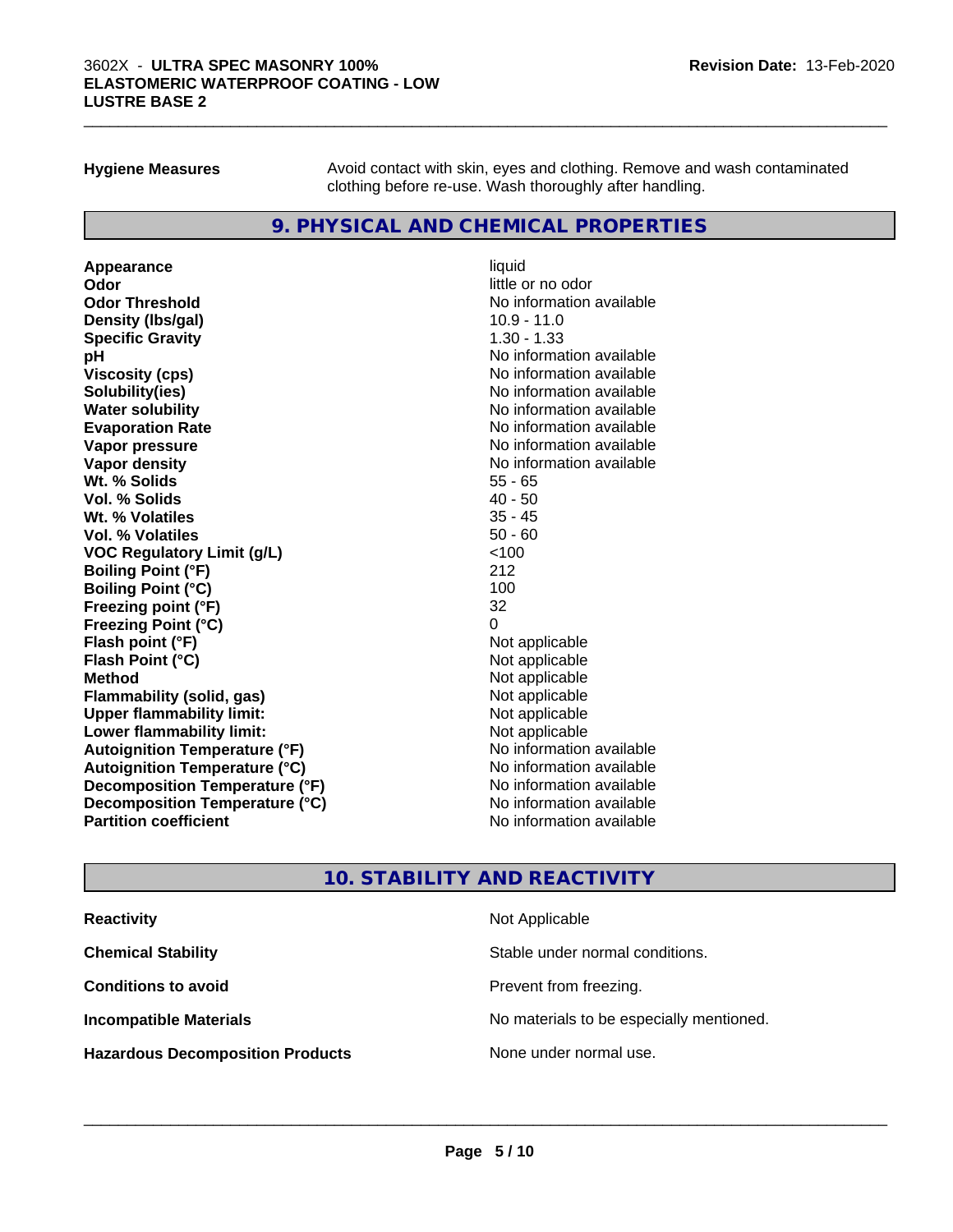|                                          | <b>11. TOXICOLOGICAL INFORMATION</b>                                                                            |
|------------------------------------------|-----------------------------------------------------------------------------------------------------------------|
| <b>Product Information</b>               |                                                                                                                 |
| Information on likely routes of exposure |                                                                                                                 |
| <b>Principal Routes of Exposure</b>      | Eye contact, skin contact and inhalation.                                                                       |
| <b>Acute Toxicity</b>                    |                                                                                                                 |
| <b>Product Information</b>               | No information available                                                                                        |
|                                          | Symptoms related to the physical, chemical and toxicological characteristics                                    |
| <b>Symptoms</b>                          | No information available                                                                                        |
|                                          | Delayed and immediate effects as well as chronic effects from short and long-term exposure                      |
| Eye contact                              | May cause slight irritation.                                                                                    |
| <b>Skin contact</b>                      | Substance may cause slight skin irritation. Prolonged or repeated contact may dry<br>skin and cause irritation. |
| <b>Inhalation</b>                        | May cause irritation of respiratory tract.                                                                      |
| Ingestion                                | May be harmful if swallowed. Ingestion may cause gastrointestinal irritation,                                   |
|                                          | nausea, vomiting and diarrhea. May cause adverse kidney effects.                                                |
| <b>Sensitization</b>                     | No information available                                                                                        |
| <b>Neurological Effects</b>              | No information available.                                                                                       |
| <b>Mutagenic Effects</b>                 | No information available.                                                                                       |
| <b>Reproductive Effects</b>              | No information available.                                                                                       |
| <b>Developmental Effects</b>             | No information available.                                                                                       |
| <b>Target organ effects</b>              | No information available.                                                                                       |
| <b>STOT - single exposure</b>            | No information available.                                                                                       |
| <b>STOT - repeated exposure</b>          | Causes damage to organs through prolonged or repeated exposure if inhaled.                                      |
| <b>Other adverse effects</b>             | No information available.                                                                                       |
| <b>Aspiration Hazard</b>                 | No information available                                                                                        |

**Possibility of hazardous reactions** None under normal conditions of use.

 $\_$  ,  $\_$  ,  $\_$  ,  $\_$  ,  $\_$  ,  $\_$  ,  $\_$  ,  $\_$  ,  $\_$  ,  $\_$  ,  $\_$  ,  $\_$  ,  $\_$  ,  $\_$  ,  $\_$  ,  $\_$  ,  $\_$  ,  $\_$  ,  $\_$  ,  $\_$  ,  $\_$  ,  $\_$  ,  $\_$  ,  $\_$  ,  $\_$  ,  $\_$  ,  $\_$  ,  $\_$  ,  $\_$  ,  $\_$  ,  $\_$  ,  $\_$  ,  $\_$  ,  $\_$  ,  $\_$  ,  $\_$  ,  $\_$  ,

### **Numerical measures of toxicity**

**The following values are calculated based on chapter 3.1 of the GHS document**

**ATEmix (oral)** 16060 mg/kg

### **Component Information**

| Chemical name                     | Oral LD50            | Dermal LD50                                    | Inhalation LC50 |
|-----------------------------------|----------------------|------------------------------------------------|-----------------|
| Titanium dioxide<br>13463-67-7    | > 10000 mg/kg (Rat)  |                                                |                 |
| Ethylene glycol<br>$107 - 21 - 1$ | $= 4700$ mg/kg (Rat) | $= 10600$ mg/kg (Rat) = 9530 µL/kg<br>(Rabbit) |                 |
| Zinc oxide<br>1314-13-2           | $>$ 5000 mg/kg (Rat) |                                                |                 |
| Diphenyl ketone<br>119-61-9       | $> 10$ g/kg (Rat)    | $=$ 3535 mg/kg (Rabbit)                        |                 |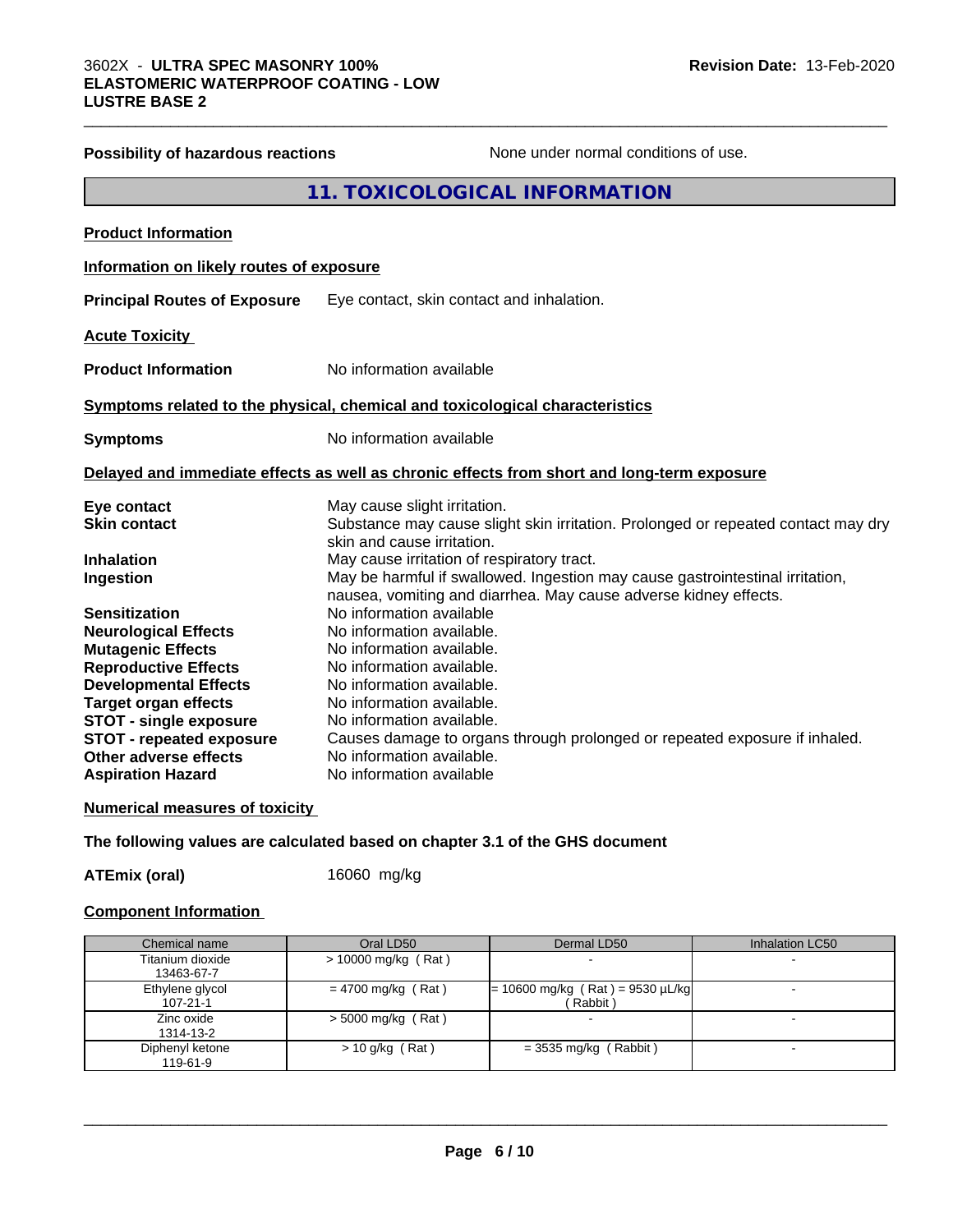### **Chronic Toxicity**

### **Carcinogenicity**

*The information below indicateswhether each agency has listed any ingredient as a carcinogen:.*

| <b>Chemical name</b> | <b>IARC</b>         | <b>NTP</b>  | <b>OSHA</b> |
|----------------------|---------------------|-------------|-------------|
|                      | 2B - Possible Human |             | Listed      |
| Titanium dioxide     | Carcinogen          |             |             |
|                      | - Human Carcinogen  | Known Human | Listed      |
| Silica, crystalline  |                     | Carcinogen  |             |
|                      | 2B - Possible Human |             | Listed      |
| Diphenyl ketone      | Carcinogen          |             |             |

 $\_$  ,  $\_$  ,  $\_$  ,  $\_$  ,  $\_$  ,  $\_$  ,  $\_$  ,  $\_$  ,  $\_$  ,  $\_$  ,  $\_$  ,  $\_$  ,  $\_$  ,  $\_$  ,  $\_$  ,  $\_$  ,  $\_$  ,  $\_$  ,  $\_$  ,  $\_$  ,  $\_$  ,  $\_$  ,  $\_$  ,  $\_$  ,  $\_$  ,  $\_$  ,  $\_$  ,  $\_$  ,  $\_$  ,  $\_$  ,  $\_$  ,  $\_$  ,  $\_$  ,  $\_$  ,  $\_$  ,  $\_$  ,  $\_$  ,

• Crystalline Silica has been determined to be carcinogenic to humans by IARC (1) when in respirable form. Risk of cancer depends on duration and level of inhalation exposure to spray mist or dust from sanding the dried paint.• Although IARC has classified titanium dioxide as possibly carcinogenic to humans (2B), their summary concludes: "No significant exposure to titanium dioxide is thought to occur during the use of products in which titanium dioxide is

bound to other materials, such as paint."

### **Legend**

IARC - International Agency for Research on Cancer NTP - National Toxicity Program OSHA - Occupational Safety & Health Administration

**12. ECOLOGICAL INFORMATION**

### **Ecotoxicity Effects**

The environmental impact of this product has not been fully investigated.

### **Product Information**

### **Acute Toxicity to Fish**

No information available

### **Acute Toxicity to Aquatic Invertebrates**

No information available

### **Acute Toxicity to Aquatic Plants**

No information available

### **Persistence / Degradability**

No information available.

### **Bioaccumulation**

There is no data for this product.

### **Mobility in Environmental Media**

No information available.

### **Ozone**

No information available

### **Component Information**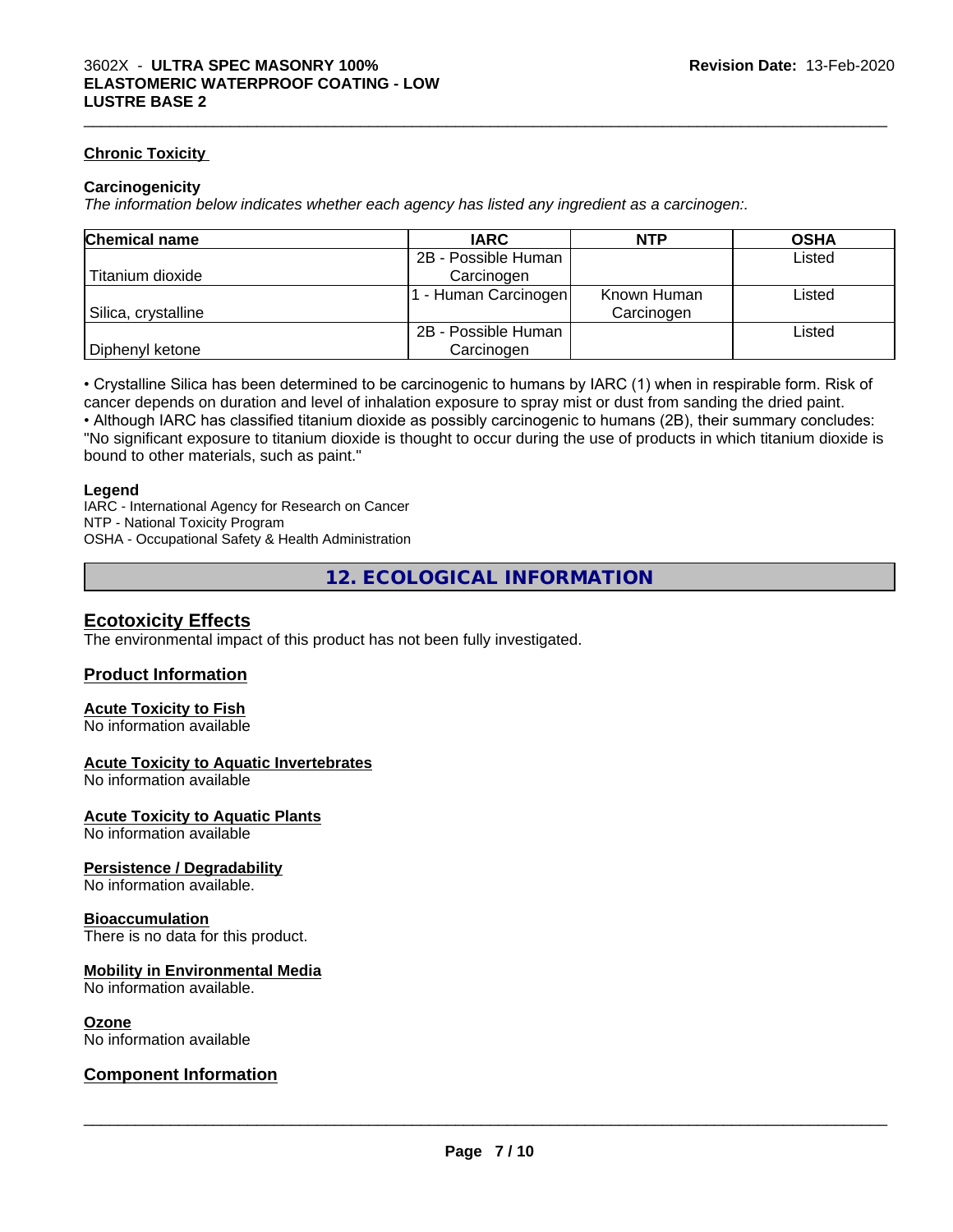### **Acute Toxicity to Fish**

Titanium dioxide  $LC50:$  > 1000 mg/L (Fathead Minnow - 96 hr.) Ethylene glycol LC50: 8050 mg/L (Fathead Minnow - 96 hr.)

### **Acute Toxicity to Aquatic Invertebrates**

No information available

### **Acute Toxicity to Aquatic Plants**

No information available

|                                  | 13. DISPOSAL CONSIDERATIONS                                                                                                                                                                                               |
|----------------------------------|---------------------------------------------------------------------------------------------------------------------------------------------------------------------------------------------------------------------------|
| <b>Waste Disposal Method</b>     | Dispose of in accordance with federal, state, and local regulations. Local<br>requirements may vary, consult your sanitation department or state-designated<br>environmental protection agency for more disposal options. |
|                                  | 14. TRANSPORT INFORMATION                                                                                                                                                                                                 |
| <b>DOT</b>                       | Not regulated                                                                                                                                                                                                             |
| <b>ICAO/IATA</b>                 | Not regulated                                                                                                                                                                                                             |
| <b>IMDG / IMO</b>                | Not regulated                                                                                                                                                                                                             |
|                                  | <b>15. REGULATORY INFORMATION</b>                                                                                                                                                                                         |
| <b>International Inventories</b> |                                                                                                                                                                                                                           |

### **TSCA: United States** Yes - All components are listed or exempt.<br> **DSL: Canada** Yes - All components are listed or exempt. Yes - All components are listed or exempt.

### **Federal Regulations**

### **SARA 311/312 hazardous categorization**

| Acute health hazard               | Nο  |
|-----------------------------------|-----|
| Chronic Health Hazard             | Yes |
| Fire hazard                       | Nο  |
| Sudden release of pressure hazard | Nο  |
| Reactive Hazard                   | Nο  |

### **SARA 313**

Section 313 of Title III of the Superfund Amendments and Reauthorization Act of 1986 (SARA). This product contains a chemical or chemicals which are subject to the reporting requirements of the Act and Title 40 of the Code of Federal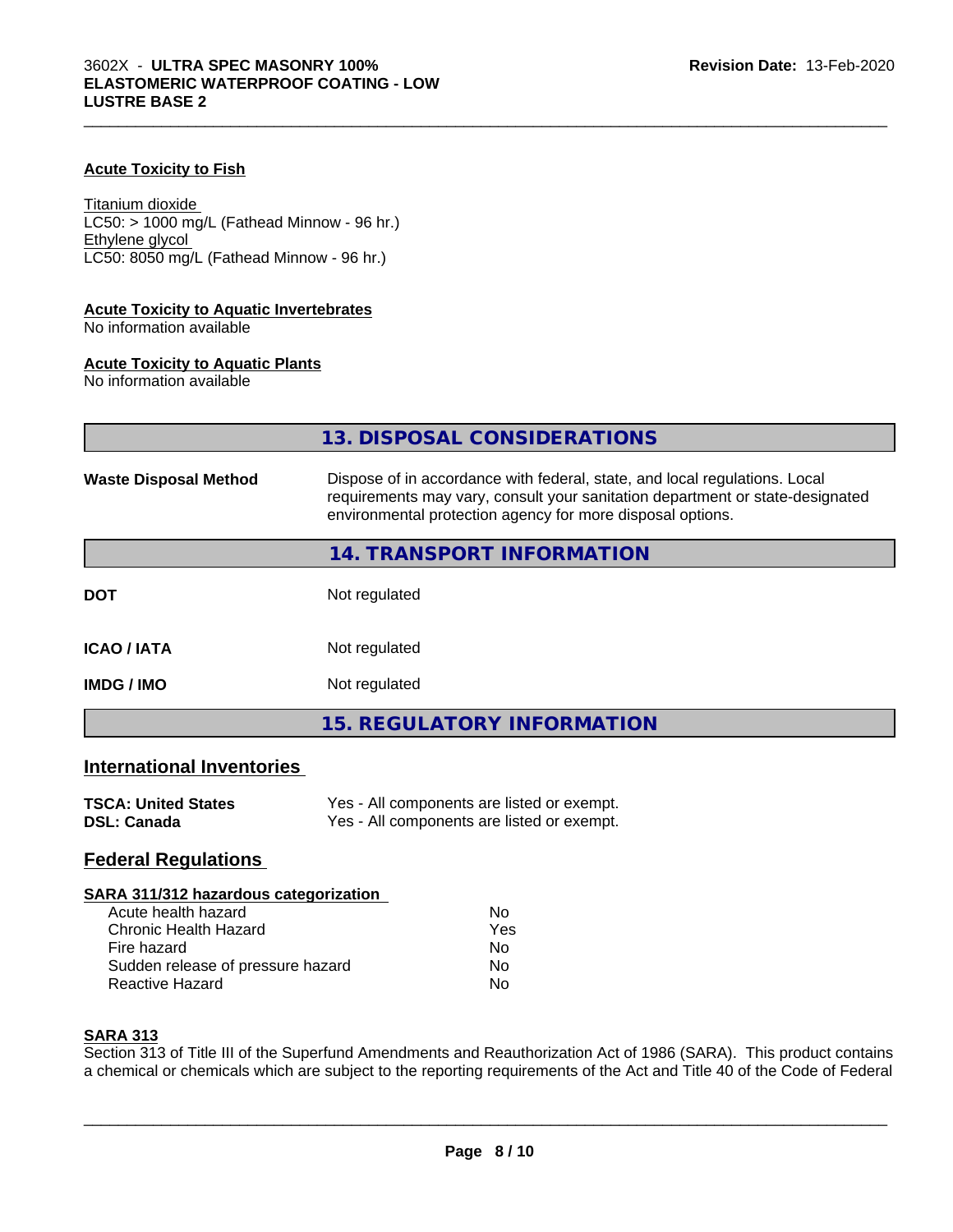### Regulations, Part 372:

| <b>Chemical name</b> | CAS No.   | Weight-% | <b>CERCLA/SARA 313</b><br>(de minimis concentration) |
|----------------------|-----------|----------|------------------------------------------------------|
| Ethylene glycol      | 107-21-1  | - 5      |                                                      |
| Zinc oxide           | 1314-13-2 | - 5      |                                                      |

 $\_$  ,  $\_$  ,  $\_$  ,  $\_$  ,  $\_$  ,  $\_$  ,  $\_$  ,  $\_$  ,  $\_$  ,  $\_$  ,  $\_$  ,  $\_$  ,  $\_$  ,  $\_$  ,  $\_$  ,  $\_$  ,  $\_$  ,  $\_$  ,  $\_$  ,  $\_$  ,  $\_$  ,  $\_$  ,  $\_$  ,  $\_$  ,  $\_$  ,  $\_$  ,  $\_$  ,  $\_$  ,  $\_$  ,  $\_$  ,  $\_$  ,  $\_$  ,  $\_$  ,  $\_$  ,  $\_$  ,  $\_$  ,  $\_$  ,

### **Clean Air Act,Section 112 Hazardous Air Pollutants (HAPs) (see 40 CFR 61)**

This product contains the following HAPs:

| <b>Chemical name</b> | CAS No.  | Weight-% | <b>Hazardous Air Pollutant</b> |
|----------------------|----------|----------|--------------------------------|
|                      |          |          | (HAP)                          |
| Ethylene glycol      | 107-21-1 |          | Listed                         |

# **US State Regulations**

### **California Proposition 65**

**AVIMARNING:** Cancer and Reproductive Harm– www.P65warnings.ca.gov

### **State Right-to-Know**

| <b>Chemical name</b> | <b>Massachusetts</b> | <b>New Jersey</b> | Pennsylvania |
|----------------------|----------------------|-------------------|--------------|
| Limestone            |                      |                   |              |
| Titanium dioxide     |                      |                   |              |
| Ethylene glycol      |                      |                   |              |
| Zinc oxide           |                      |                   |              |
| Silica, mica         |                      |                   |              |
| Silica, crystalline  |                      |                   |              |

### **Legend**

X - Listed

# **16. OTHER INFORMATION**

**HMIS** - **Health:** 1\* **Flammability:** 0 **Reactivity:** 0 **PPE:** -

 $\overline{\phantom{a}}$  ,  $\overline{\phantom{a}}$  ,  $\overline{\phantom{a}}$  ,  $\overline{\phantom{a}}$  ,  $\overline{\phantom{a}}$  ,  $\overline{\phantom{a}}$  ,  $\overline{\phantom{a}}$  ,  $\overline{\phantom{a}}$  ,  $\overline{\phantom{a}}$  ,  $\overline{\phantom{a}}$  ,  $\overline{\phantom{a}}$  ,  $\overline{\phantom{a}}$  ,  $\overline{\phantom{a}}$  ,  $\overline{\phantom{a}}$  ,  $\overline{\phantom{a}}$  ,  $\overline{\phantom{a}}$ 

### **HMIS Legend**

- 0 Minimal Hazard
- 1 Slight Hazard
- 2 Moderate Hazard
- 3 Serious Hazard
- 4 Severe Hazard
- \* Chronic Hazard

X - Consult your supervisor or S.O.P. for "Special" handling instructions.

*Note: The PPE rating has intentionally been left blank. Choose appropriate PPE that will protect employees from the hazards the material will present under the actual normal conditions of use.*

*Caution: HMISÒ ratings are based on a 0-4 rating scale, with 0 representing minimal hazards or risks, and 4 representing significant hazards or*